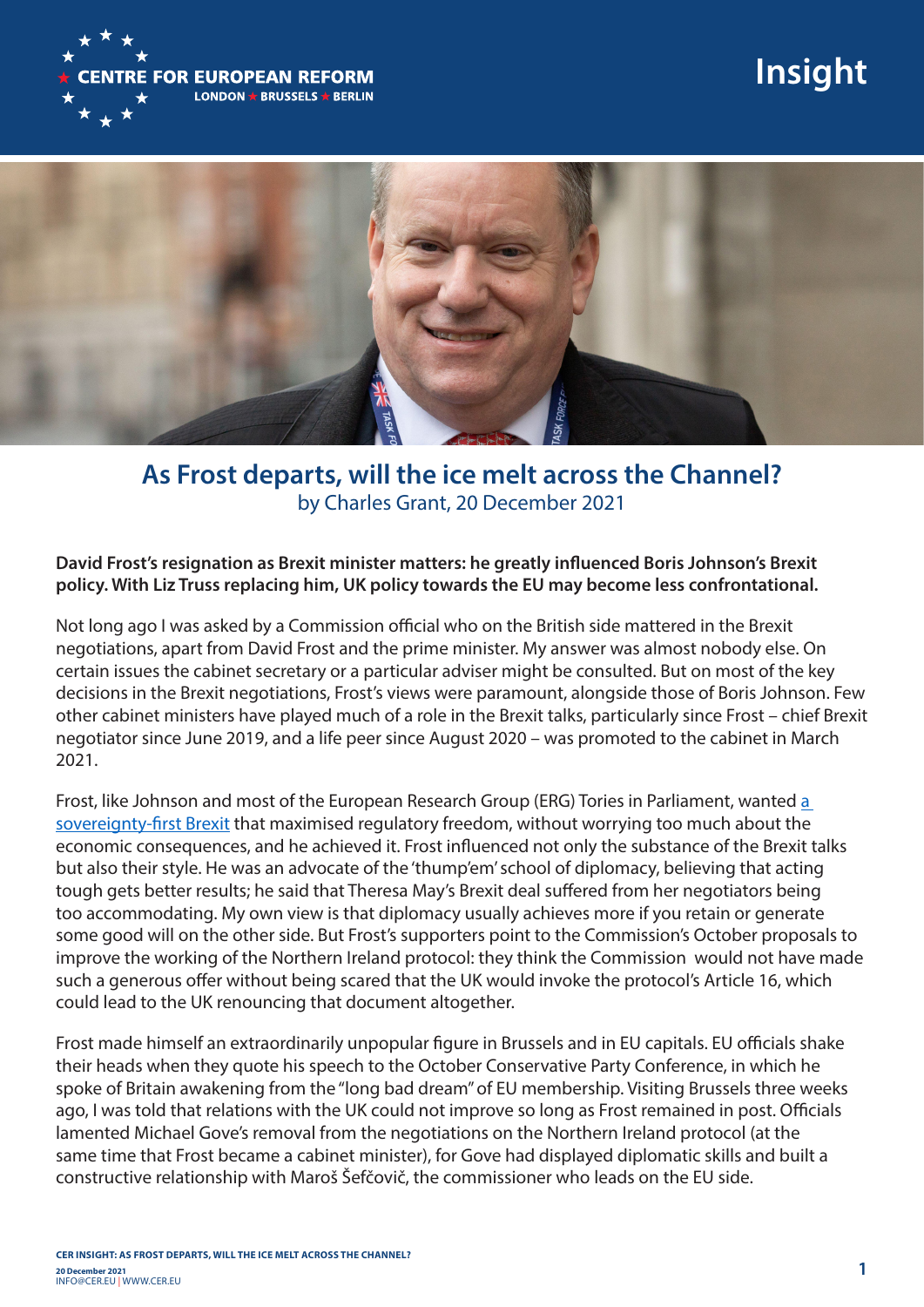

Irish ministers have been even more hostile to Frost than those of other member-states. They consider that he deliberately stirred up anger among Unionists towards the protocol, to strengthen his negotiating hand with the EU. They regard this as unforgiveable behaviour, since it risks undermining the peace process. Frost denies any such stirring. And while Dublin and Brussels reckon the British government has unduly favoured the Unionist viewpoint, because of the Tories' longstanding ties to the Democratic Unionist Party, Frost has been right to point out that many people on the EU side have paid insufficient attention to Unionist concerns, notably their fears of being cut off from Great Britain and subsumed into the republic.

British business leaders will also be happy about Frost's departure. Many of them claim that he rarely met them, and that when he did, he did not listen. Other senior cabinet ministers, like Rishi Sunak and Michael Gove, have paid a bit more attention to what businesses say; both recently argued against invoking Article 16. My guess is that Gove and Sunak are not shedding too many tears about Frost's departure either.

The last time I spoke to Frost, more than a year ago, he acknowledged that Brexit would bring with it short-term economic costs, but he thought the UK would do fine in the medium and long term. In recent months, he seems to have become worried that the long-term benefits would not be realised unless Johnson pursued neo-Thatcherite policies of low taxation and deregulation; hence the importance he attached to Britain winning the freedom to diverge from EU rules.

EU (and French) officials certainly fear that the UK will evolve towards the 'Singapore-on-Thames' model that Frost (and a few other ministers) desire. But the chances of that happening anytime soon are minimal. A majority of Tory MPs and voters do not want much in the way of deregulation or tax cuts if that means lowering social and environmental standards or cutting public services. Johnson is evidently no Thatcherite.

Frost's resignation letter referred to his concerns about the government's "direction of travel" but did not mention any dissatisfaction over the Brexit process. It cited recent tax rises as one of the reasons behind his decision to leave. Another reason was disapproval of the coercive restrictions imposed because of COVID-19. Apparently a third is his concern that over-zealous efforts to curb carbon emissions could hurt the economy.

It seems odd for the chief Brexit negotiator to focus on such issues in explaining his resignation. However, the middle-of-the-road technocrat has evolved into a politician closely aligned with many of the most right-wing Tory MPs, who tend to want not only a hard Brexit, but also minimal COVID-19 restrictions, lower taxes and less onerous rules on carbon emissions. Frost's interests had extended beyond his core areas of responsibility, and there was speculation that he was developing broader political ambitions. Polling of Tory activists showed him to be among the most popular of ministers.

The extraordinary weakening of Johnson over the past five weeks is surely not irrelevant to Frost's resignation. Johnson has been damaged by his attempt to prevent his friend Owen Paterson MP being punished for breaching lobbying rules; repeated questions about how the renovation of his Downing Street flat was paid for; numerous photos of social events in Downing Street which may have breached COVID-19 lockdown rules; a massive backbench rebellion against COVID-19 restrictions; and the loss of a safe seat in a recent by-election. Frost's power depended on the prime minister's support, so the weakening of Johnson hurt Frost. Yet Frost is now making some of the same implicit criticisms of Johnson that are being made by the Tory right.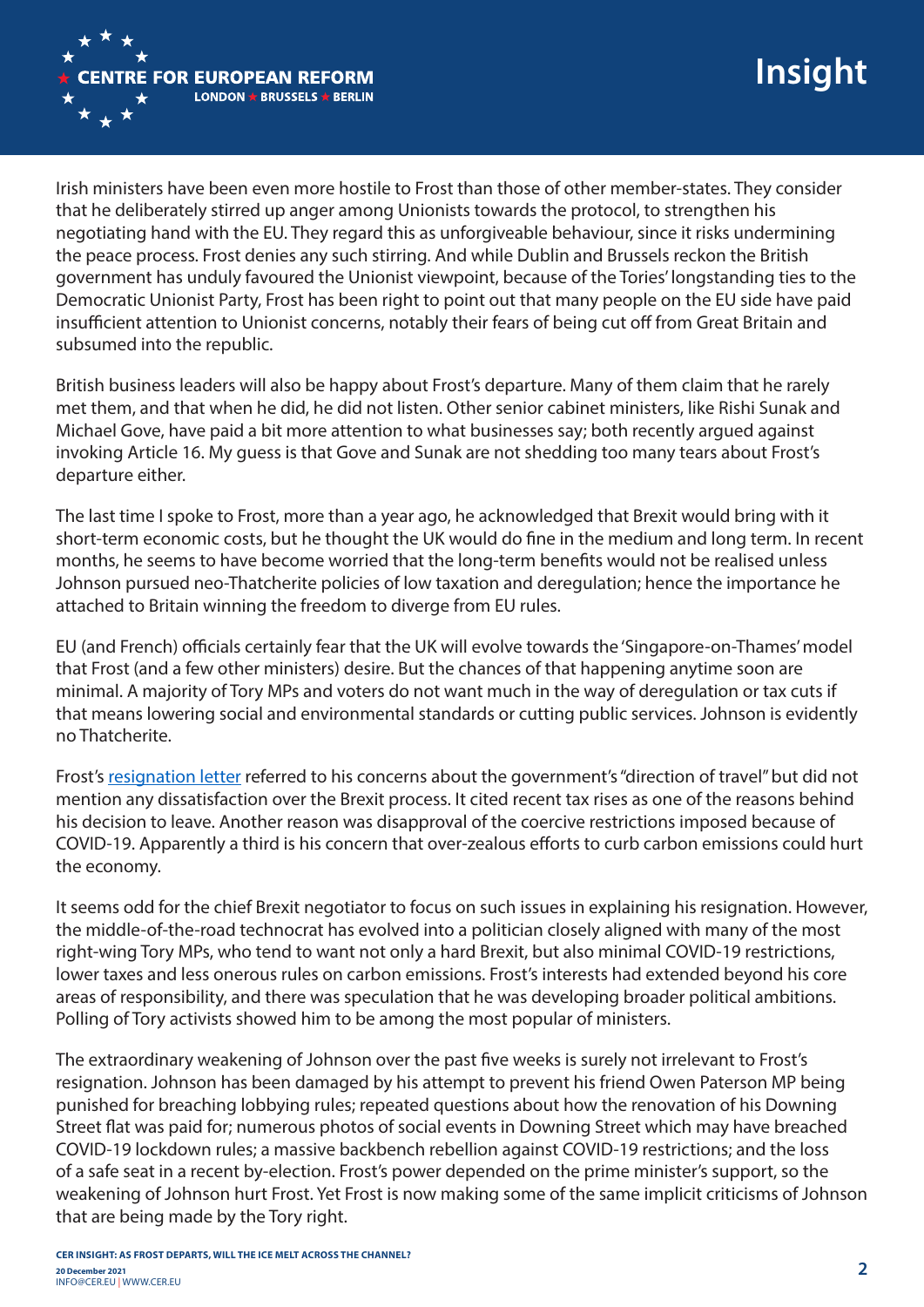

In Brussels three weeks ago, when I predicted that the weakening of Johnson would lead to a softer UK line on Brexit, I was contradicted by a European commissioner who told me that Johnson would pick even more fights with Europe in an effort to shore up support. I still think I was right. If the UK invoked Article 16, the EU would give a year's notice that it would suspend most of the Trade and Co-operation Agreement (TCA). Britain would then face the prospect of a 'no-deal Brexit' and a trade war with Brussels. That is surely an unpalatable prospect for a government with massive medical, economic and political problems on its plate. Which is presumably why in recent weeks the British have given a lot more licenses to French fishing boats, and why they are no longer prioritising the complete removal of the European Court of Justice (ECJ) from the governance of the Northern Ireland protocol. The government has briefed that Frost supported the shift on the ECJ, but one wonders if he was really happy with the softer approach to Brexit.

Liz Truss, the Foreign Secretary and a rising star of the Tory party, will take on Frost's responsibilities in addition to her current job. She has experience of negotiation, having been Trade Secretary, but her style is less confrontational than Frost's. She is one of the few ministers in government who, like Frost, subscribes to a Thatcherite world view.

How eurosceptic is Truss? I know her only slightly, but when I first met her, many years before the Brexit referendum, she assured me she was very eurosceptic. So I was a little surprised when in 2016 she came out for Remain, and she argued eloquently for that cause. Immediately after the vote, however, with all the zeal of a convert, she became an enthusiastic advocate of the benefits of Brexit. As Trade Secretary she emphasised the importance of 'global Britain' striking its own trade deals, and as Foreign Secretary she has made a point of saying very little about the EU. As someone who doesn't hide her ambition to be the next Conservative leader, she will want to appear tough in dealing with the EU, in order to secure the support of the party's right. But she may well consider it in her political interest to demonstrate that she can strike a successful deal with the EU on the protocol.

I doubt Truss will enjoy Frost's power and authority over the UK's approach in Brexit talks, for four reasons. First, she lacks the close personal bond with Johnson that Frost had formed. Second, she is not an EU expert, and Frost is. Third, unlike Frost, she is not naturally a politician who likes to delve into the detail. And fourth, being Foreign Secretary is already a full-time job that will demand a lot of her attention.

Chris Heaton-Harris has been appointed her deputy on Brexit issues. A longstanding advocate of Leave, a former chair of the ERG and a one-time MEP, his presence will reassure those Brexiteers who think that Truss may be suspect because she voted Remain. He is one of the more thoughtful and pragmatic Leavers, which is why the CER has been happy to have him speaking on its platform.

The prime minister is sufficiently flexible to accommodate a softer line on the EU if he thinks that will help him politically. But even if that does happen, or another Conservative becomes prime minister (such as Sunak, Truss or Jeremy Hunt), or if Labour's Keir Starmer takes over, the fundamentals of the Johnson-Frost Brexit deal are likely to endure: the UK will stay out of the single market and the customs union, and not restore freedom of movement. What could happen, post-Frost, would be a softening of the rougher edges of the TCA, such as an agreement on plant and animal health to reduce border frictions, a deal on mobility so that workers don't need visas for short trips to the EU, and some sort of framework to facilitate co-operation on foreign policy.

Frost's departure makes a compromise on the operation of the Northern Ireland protocol more likely, for he seemed to have a personal animus against that document. This may go back to its origins: in the